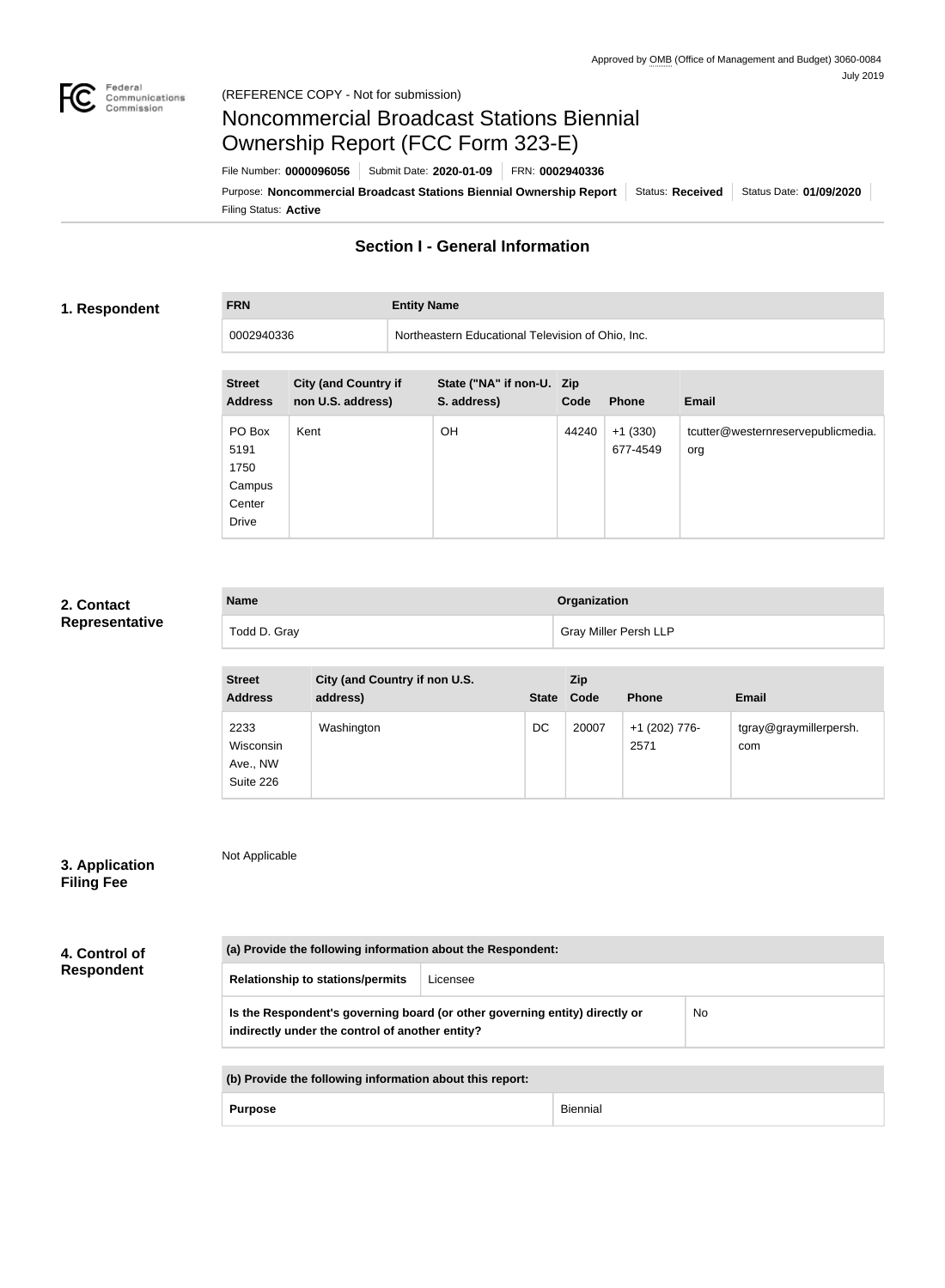**"As of" date** 10/01/2019

**When filing a biennial ownership report or validating and resubmitting a prior biennial ownership report, this date must be Oct. 1 of the year in which this report is filed.**

## **5. Licensee(s) and Station(s)**

**Respondent is filing this report to cover the following Licensee(s) and station(s):**

| Licensee/Permittee Name |                                                   |                 | <b>FRN</b>   |                |  |
|-------------------------|---------------------------------------------------|-----------------|--------------|----------------|--|
|                         | Northeastern Educational Television of Ohio, Inc. |                 |              | 0002940336     |  |
|                         |                                                   |                 |              |                |  |
| Fac. ID No.             | <b>Call Sign</b>                                  | <b>City</b>     | <b>State</b> | <b>Service</b> |  |
| 49421                   | <b>WEAO</b>                                       | <b>AKRON</b>    | <b>OH</b>    | <b>DTV</b>     |  |
| 49439                   | <b>WNEO</b>                                       | <b>ALLIANCE</b> | OH           | <b>DTV</b>     |  |

## **Section II – Biennial Ownership Information**

## **1. 47 C.F.R. Section 73.3613 Documents**

Licensee Respondents that hold authorizations for one or more full power television, AM, and/or FM stations should list all contracts and other instruments set forth in 47 C.F.R. Section 73.3613(a) through (c) for the facility or facilities listed on this report. If the agreement is a network affiliation agreement, check the appropriate box. Otherwise, select "Other." Non-Licensee Respondents should select "Not Applicable" in response to this question.

| Document Information                            |                                      |  |
|-------------------------------------------------|--------------------------------------|--|
| Description of contract or instrument           | <b>PBS MEMBER CERTIFICATION</b>      |  |
| Parties to contract or instrument               | <b>PBS</b>                           |  |
| Date of execution                               | 06/2019                              |  |
| Date of expiration                              | No expiration date                   |  |
| <b>Agreement type</b><br>(check all that apply) | <b>Network Affiliation Agreement</b> |  |

| <b>Document Information</b>           |                         |  |
|---------------------------------------|-------------------------|--|
| Description of contract or instrument | <b>NETO BY-LAWS</b>     |  |
| Parties to contract or instrument     | <b>ENTITY</b>           |  |
| Date of execution                     | 05/2007                 |  |
| Date of expiration                    | No expiration date      |  |
| <b>Agreement type</b>                 | Other                   |  |
| (check all that apply)                | Agreement Type: BY-LAWS |  |

#### **2. Ownership Interests**

**(a)** Ownership Interests. This Question requires Respondents to enter detailed information about ownership interests by generating a series of subforms. Answer each question on each subform. The first subform listing should be for the Respondent itself. If the Respondent is not a natural person, also list each of the officers, members of the governing board (or other governing entity), stockholders, and any other persons or entities with a direct attributable interest in the Respondent pursuant to the standards set forth in 47 C.F.R. Section 73.3555. (A "direct" interest is one that is not held through any intervening companies or entities.) List each interest holder with a direct attributable interest in the Respondent separately.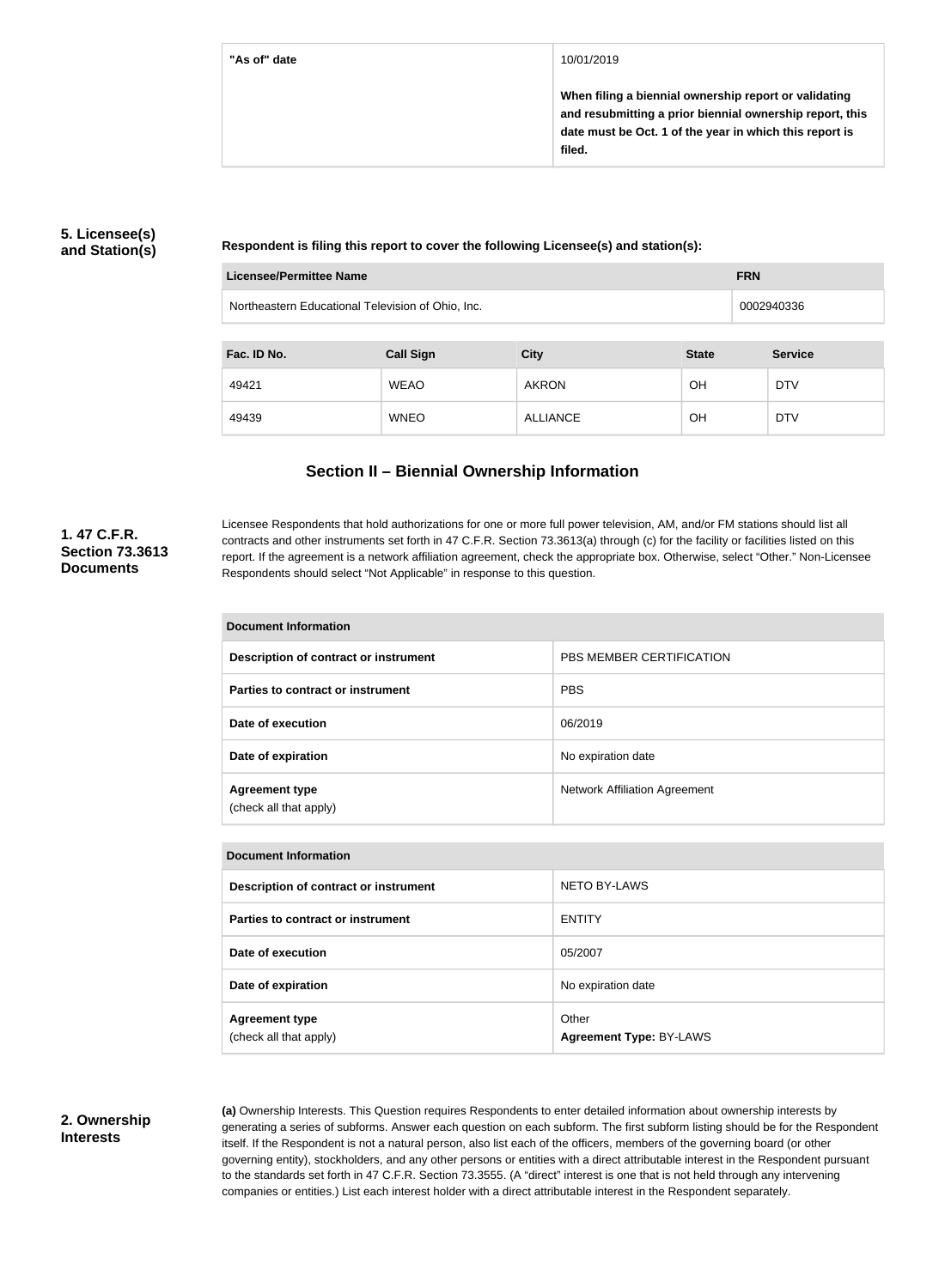Leave the percentage of total assets (Equity Debt Plus) field blank for an interest holder unless that interest holder has an attributable interest in the Respondent solely on the basis of the Commission's Equity Debt Plus attribution standard, 47 C.F.R. Section 73.3555, Note 2(i).

In the case of vertical or indirect ownership structures, list only those interests in the Respondent that also represent an attributable interest in the Licensee(s) for which the report is being submitted.

Entities that are part of an organizational structure that includes holding companies or other forms of indirect ownership must file separate ownership reports. In such a structure do not report, or file a separate report for, any interest holder that does not have an attributable interest in the Licensee(s) for which the report is being submitted.

Please see the Instructions for further detail concerning interests that must be reported in response to this question.

The Respondent must provide an FCC Registration Number for each interest holder reported in response to this question. Please see the Instructions for detailed information and guidance concerning this requirement.

| Ownership information                                 |                                                                                      |                          |    |  |
|-------------------------------------------------------|--------------------------------------------------------------------------------------|--------------------------|----|--|
| <b>FRN</b>                                            | 0002940336                                                                           |                          |    |  |
| <b>Entity Name</b>                                    | Northeastern Educational Television of Ohio, Inc.                                    |                          |    |  |
| <b>Address</b>                                        | PO Box                                                                               |                          |    |  |
|                                                       | <b>Street 1</b>                                                                      | PO Box 5191              |    |  |
|                                                       | <b>Street 2</b>                                                                      | 1750 Campus Center Drive |    |  |
|                                                       | <b>City</b>                                                                          | Kent                     |    |  |
|                                                       | State ("NA" if non-U.S.<br>address)                                                  | OH                       |    |  |
|                                                       | <b>Zip/Postal Code</b>                                                               | 44240                    |    |  |
|                                                       | Country (if non-U.S.<br>address)                                                     | <b>United States</b>     |    |  |
| <b>Listing Type</b>                                   | Respondent                                                                           |                          |    |  |
| <b>Positional Interests</b><br>(check all that apply) | Respondent                                                                           |                          |    |  |
| <b>Tribal Nation or Tribal</b><br><b>Entity</b>       | Interest holder is not a Tribal nation or Tribal entity                              |                          |    |  |
| <b>Interest Percentages</b>                           | Voting                                                                               | 0.0%                     |    |  |
| (enter percentage values<br>from 0.0 to 100.0)        | <b>Equity</b>                                                                        | 0.0%                     |    |  |
|                                                       | <b>Total assets (Equity Debt</b><br>Plus)                                            | 0.0%                     |    |  |
| that do not appear on this report?                    | Does interest holder have an attributable interest in one or more broadcast stations |                          | No |  |

| <b>Ownership Information</b> |
|------------------------------|
|                              |

| <b>FRN</b>     | 9990127357              |                    |
|----------------|-------------------------|--------------------|
| Name           | Romona J. Davis         |                    |
| <b>Address</b> | PO Box                  |                    |
|                | <b>Street 1</b>         | 492 Carlsfield Way |
|                | <b>Street 2</b>         |                    |
|                | <b>City</b><br>Hudson   |                    |
|                | State ("NA" if non-U.S. | OH                 |
|                |                         |                    |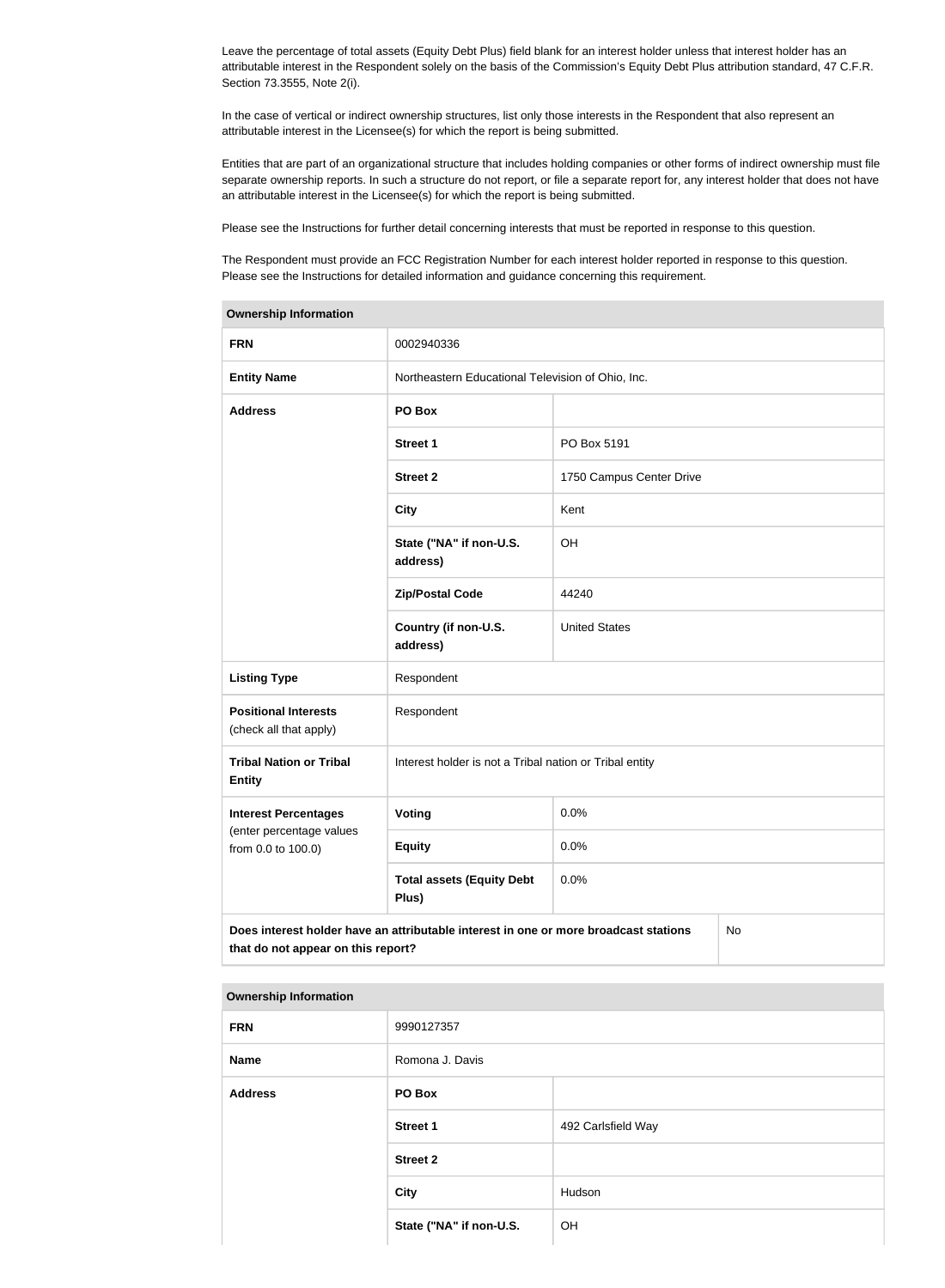|                                                           | address)                                                                             |                                  |  |  |
|-----------------------------------------------------------|--------------------------------------------------------------------------------------|----------------------------------|--|--|
|                                                           | <b>Zip/Postal Code</b>                                                               | 44236                            |  |  |
|                                                           | Country (if non-U.S.<br>address)                                                     | <b>United States</b>             |  |  |
| <b>Listing Type</b>                                       | <b>Other Interest Holder</b>                                                         |                                  |  |  |
| <b>Positional Interests</b><br>(check all that apply)     | Officer, Other - Chair Member of Governing Board (or other governing entity)         |                                  |  |  |
| <b>Principal Profession or</b><br><b>Occupation</b>       | <b>Commercial Lender and Banker</b>                                                  |                                  |  |  |
| <b>By Whom Appointed or</b><br><b>Elected</b>             | Appointed by University of Akron                                                     |                                  |  |  |
| Citizenship, Gender,                                      | <b>Citizenship</b>                                                                   | <b>US</b>                        |  |  |
| <b>Ethnicity, and Race</b><br><b>Information (Natural</b> | Gender                                                                               | Female                           |  |  |
| Persons Only)                                             | <b>Ethnicity</b>                                                                     | Not Hispanic or Latino           |  |  |
|                                                           | Race                                                                                 | <b>Black or African American</b> |  |  |
| <b>Interest Percentages</b>                               | <b>Voting</b>                                                                        | 7.7%                             |  |  |
| (enter percentage values<br>from 0.0 to 100.0)            | <b>Equity</b>                                                                        | 0.0%                             |  |  |
|                                                           | <b>Total assets (Equity Debt</b><br>Plus)                                            |                                  |  |  |
| that do not appear on this report?                        | Does interest holder have an attributable interest in one or more broadcast stations | <b>No</b>                        |  |  |

| <b>FRN</b>                                            | 9990127361                                            |                        |  |
|-------------------------------------------------------|-------------------------------------------------------|------------------------|--|
| <b>Name</b>                                           | Wayne R. Hill                                         |                        |  |
| <b>Address</b>                                        | PO Box                                                |                        |  |
|                                                       | <b>Street 1</b>                                       | <b>Buchtel Hall 54</b> |  |
|                                                       | <b>Street 2</b>                                       |                        |  |
|                                                       | <b>City</b>                                           | Akron                  |  |
|                                                       | State ("NA" if non-U.S.<br>address)                   | OH                     |  |
|                                                       | <b>Zip/Postal Code</b>                                | 44325                  |  |
|                                                       | Country (if non-U.S.<br>address)                      | <b>United States</b>   |  |
| <b>Listing Type</b>                                   | Other Interest Holder                                 |                        |  |
| <b>Positional Interests</b><br>(check all that apply) | Member of Governing Board (or other governing entity) |                        |  |
| <b>Principal Profession or</b><br><b>Occupation</b>   | Chief of Staff, University of Akron                   |                        |  |
| <b>By Whom Appointed or</b><br><b>Elected</b>         | Appointed by University of Akron                      |                        |  |
| Citizenship, Gender,                                  | Citizenship<br>US                                     |                        |  |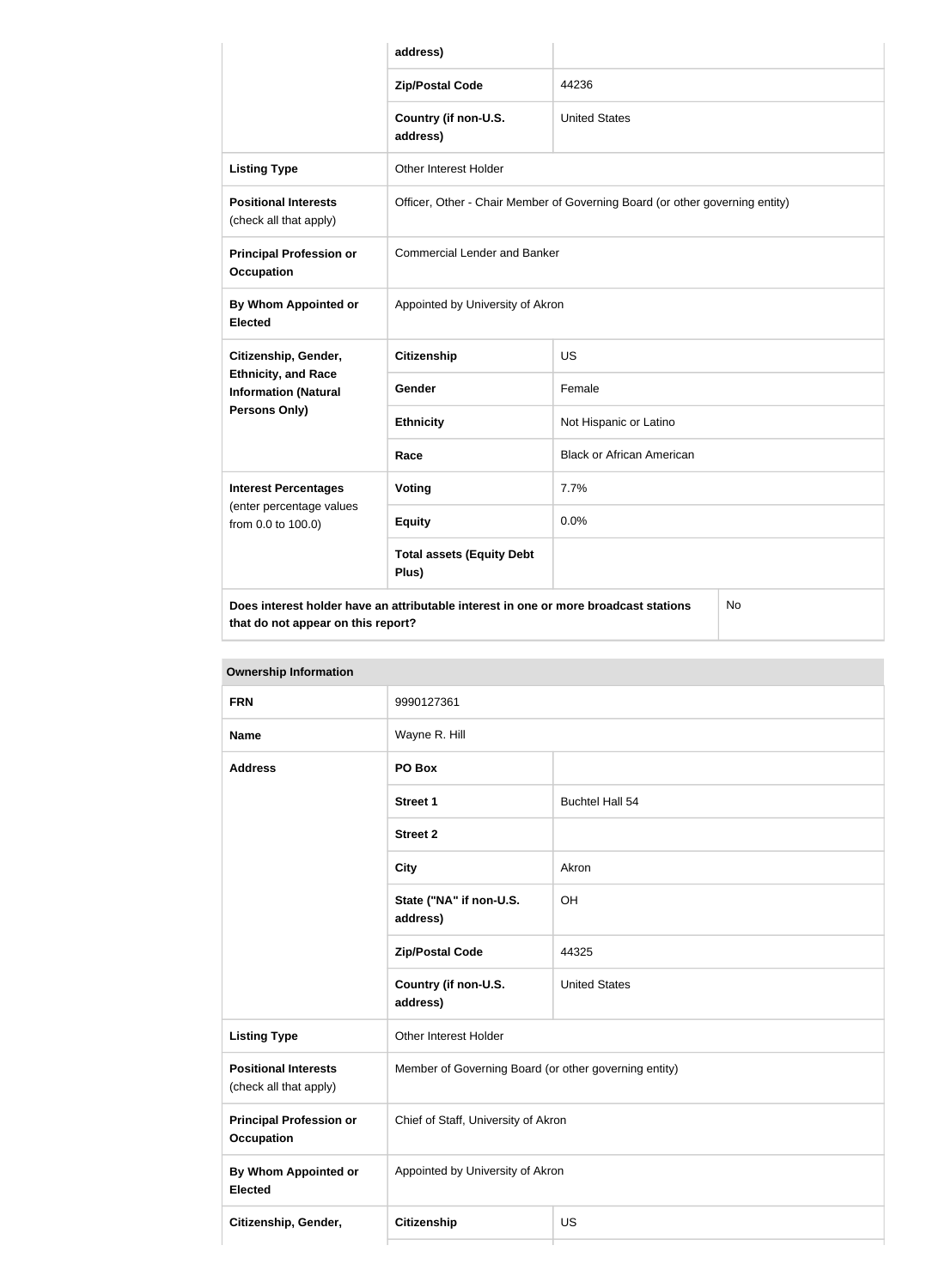| <b>Ethnicity, and Race</b><br><b>Information (Natural</b><br><b>Persons Only)</b>                                                 | <b>Gender</b>                             | Male                   |  |
|-----------------------------------------------------------------------------------------------------------------------------------|-------------------------------------------|------------------------|--|
|                                                                                                                                   | <b>Ethnicity</b>                          | Not Hispanic or Latino |  |
|                                                                                                                                   | Race                                      | White                  |  |
| <b>Interest Percentages</b><br>(enter percentage values<br>from 0.0 to 100.0)                                                     | Voting                                    | 7.7%                   |  |
|                                                                                                                                   | <b>Equity</b>                             | 0.0%                   |  |
|                                                                                                                                   | <b>Total assets (Equity Debt</b><br>Plus) |                        |  |
| Does interest holder have an attributable interest in one or more broadcast stations<br>No.<br>that do not appear on this report? |                                           |                        |  |

| <b>FRN</b>                                                                                                                       | 9990127365                                            |                        |  |
|----------------------------------------------------------------------------------------------------------------------------------|-------------------------------------------------------|------------------------|--|
| <b>Name</b>                                                                                                                      | Renee S. Pipitone                                     |                        |  |
| <b>Address</b>                                                                                                                   | PO Box                                                |                        |  |
|                                                                                                                                  | <b>Street 1</b>                                       | 4496 Lahm Dr.          |  |
|                                                                                                                                  | <b>Street 2</b>                                       |                        |  |
|                                                                                                                                  | <b>City</b>                                           | Akron                  |  |
|                                                                                                                                  | State ("NA" if non-U.S.<br>address)                   | OH                     |  |
|                                                                                                                                  | <b>Zip/Postal Code</b>                                | 44319                  |  |
|                                                                                                                                  | Country (if non-U.S.<br>address)                      | <b>United States</b>   |  |
| <b>Listing Type</b>                                                                                                              | Other Interest Holder                                 |                        |  |
| <b>Positional Interests</b><br>(check all that apply)                                                                            | Member of Governing Board (or other governing entity) |                        |  |
| <b>Principal Profession or</b><br><b>Occupation</b>                                                                              | <b>Retired Educator</b>                               |                        |  |
| By Whom Appointed or<br><b>Elected</b>                                                                                           | Appointed by University of Akron                      |                        |  |
| Citizenship, Gender,                                                                                                             | <b>Citizenship</b>                                    | <b>US</b>              |  |
| <b>Ethnicity, and Race</b><br><b>Information (Natural</b>                                                                        | Gender                                                | Female                 |  |
| <b>Persons Only)</b>                                                                                                             | <b>Ethnicity</b>                                      | Not Hispanic or Latino |  |
|                                                                                                                                  | Race                                                  | White                  |  |
| <b>Interest Percentages</b>                                                                                                      | <b>Voting</b>                                         | 7.7%                   |  |
| (enter percentage values<br>from 0.0 to 100.0)                                                                                   | <b>Equity</b>                                         | 0.0%                   |  |
|                                                                                                                                  | <b>Total assets (Equity Debt</b><br>Plus)             |                        |  |
| Does interest holder have an attributable interest in one or more broadcast stations<br>No<br>that do not appear on this report? |                                                       |                        |  |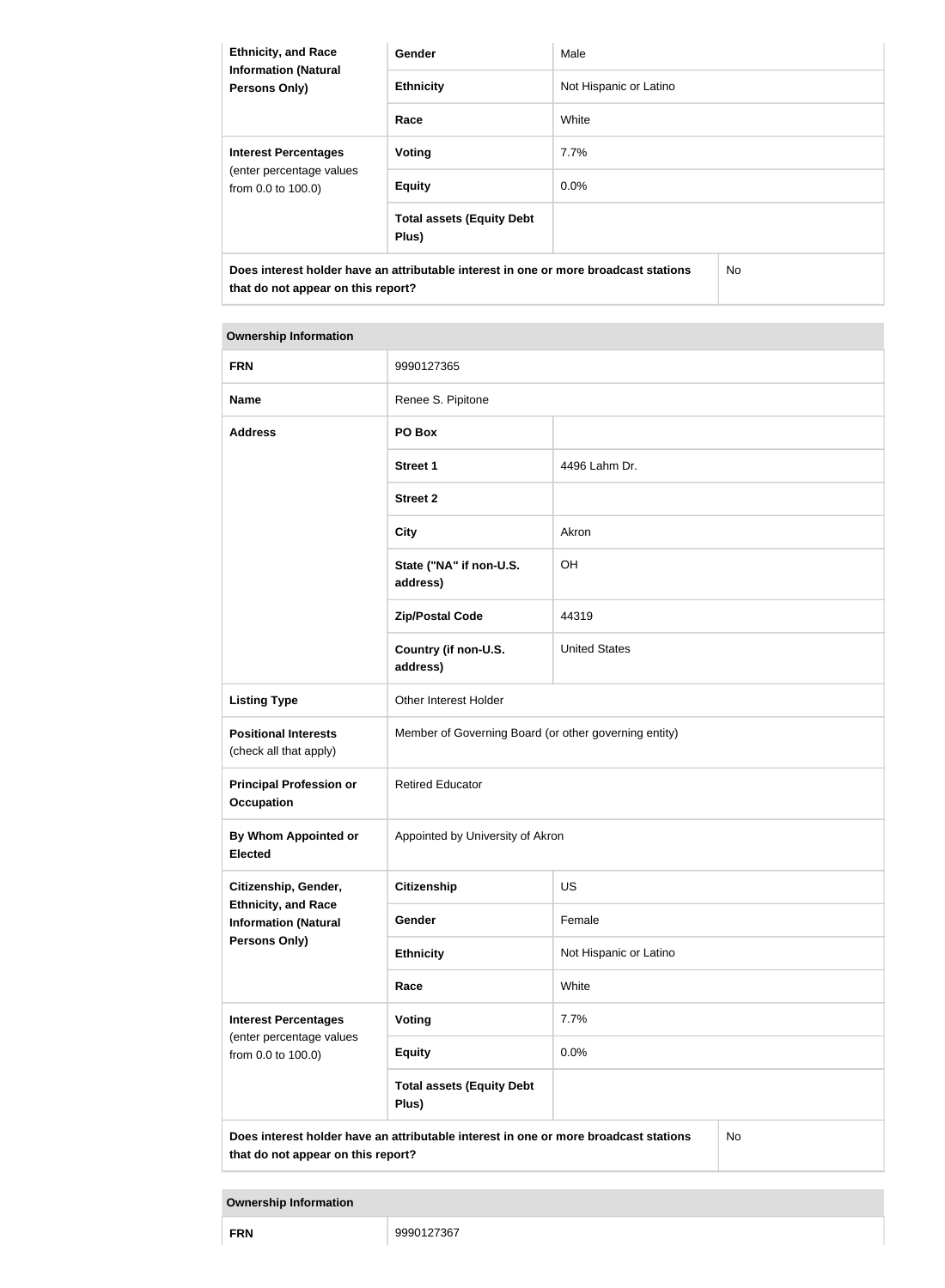| <b>Name</b>                                                                                                                      | Nathan P. Ritchey                         |                                                                                   |  |
|----------------------------------------------------------------------------------------------------------------------------------|-------------------------------------------|-----------------------------------------------------------------------------------|--|
| <b>Address</b>                                                                                                                   | PO Box                                    |                                                                                   |  |
|                                                                                                                                  | <b>Street 1</b>                           | 6475 Peck Road                                                                    |  |
|                                                                                                                                  | <b>Street 2</b>                           |                                                                                   |  |
|                                                                                                                                  | <b>City</b>                               | Ravenna                                                                           |  |
|                                                                                                                                  | State ("NA" if non-U.S.<br>address)       | OH                                                                                |  |
|                                                                                                                                  | <b>Zip/Postal Code</b>                    | 44266                                                                             |  |
|                                                                                                                                  | Country (if non-U.S.<br>address)          | <b>United States</b>                                                              |  |
| <b>Listing Type</b>                                                                                                              | Other Interest Holder                     |                                                                                   |  |
| <b>Positional Interests</b><br>(check all that apply)                                                                            |                                           | Officer, Other - Vice Chair Member of Governing Board (or other governing entity) |  |
| <b>Principal Profession or</b><br><b>Occupation</b>                                                                              |                                           | Vice President, Kent State System Integration, Kent State University              |  |
| By Whom Appointed or<br><b>Elected</b>                                                                                           | Appointed by Kent State University        |                                                                                   |  |
| Citizenship, Gender,                                                                                                             | <b>Citizenship</b>                        | US                                                                                |  |
| <b>Ethnicity, and Race</b><br><b>Information (Natural</b>                                                                        | Gender                                    | Male                                                                              |  |
| <b>Persons Only)</b>                                                                                                             | <b>Ethnicity</b>                          | Not Hispanic or Latino                                                            |  |
|                                                                                                                                  | Race                                      | White                                                                             |  |
| <b>Interest Percentages</b><br>(enter percentage values                                                                          | Voting                                    | 7.7%                                                                              |  |
| from 0.0 to 100.0)                                                                                                               | <b>Equity</b>                             | 0.0%                                                                              |  |
|                                                                                                                                  | <b>Total assets (Equity Debt</b><br>Plus) |                                                                                   |  |
| Does interest holder have an attributable interest in one or more broadcast stations<br>No<br>that do not appear on this report? |                                           |                                                                                   |  |

| <b>FRN</b>          | 9990127368                          |                      |
|---------------------|-------------------------------------|----------------------|
| <b>Name</b>         | Bruce E. Sherman                    |                      |
| <b>Address</b>      | PO Box                              |                      |
|                     | <b>Street 1</b>                     | 8111 Deerpath Drive  |
|                     | <b>Street 2</b>                     |                      |
|                     | <b>City</b>                         | Youngstown           |
|                     | State ("NA" if non-U.S.<br>address) | OH                   |
|                     | <b>Zip/Postal Code</b>              | 44512                |
|                     | Country (if non-U.S.<br>address)    | <b>United States</b> |
| <b>Listing Type</b> | Other Interest Holder               |                      |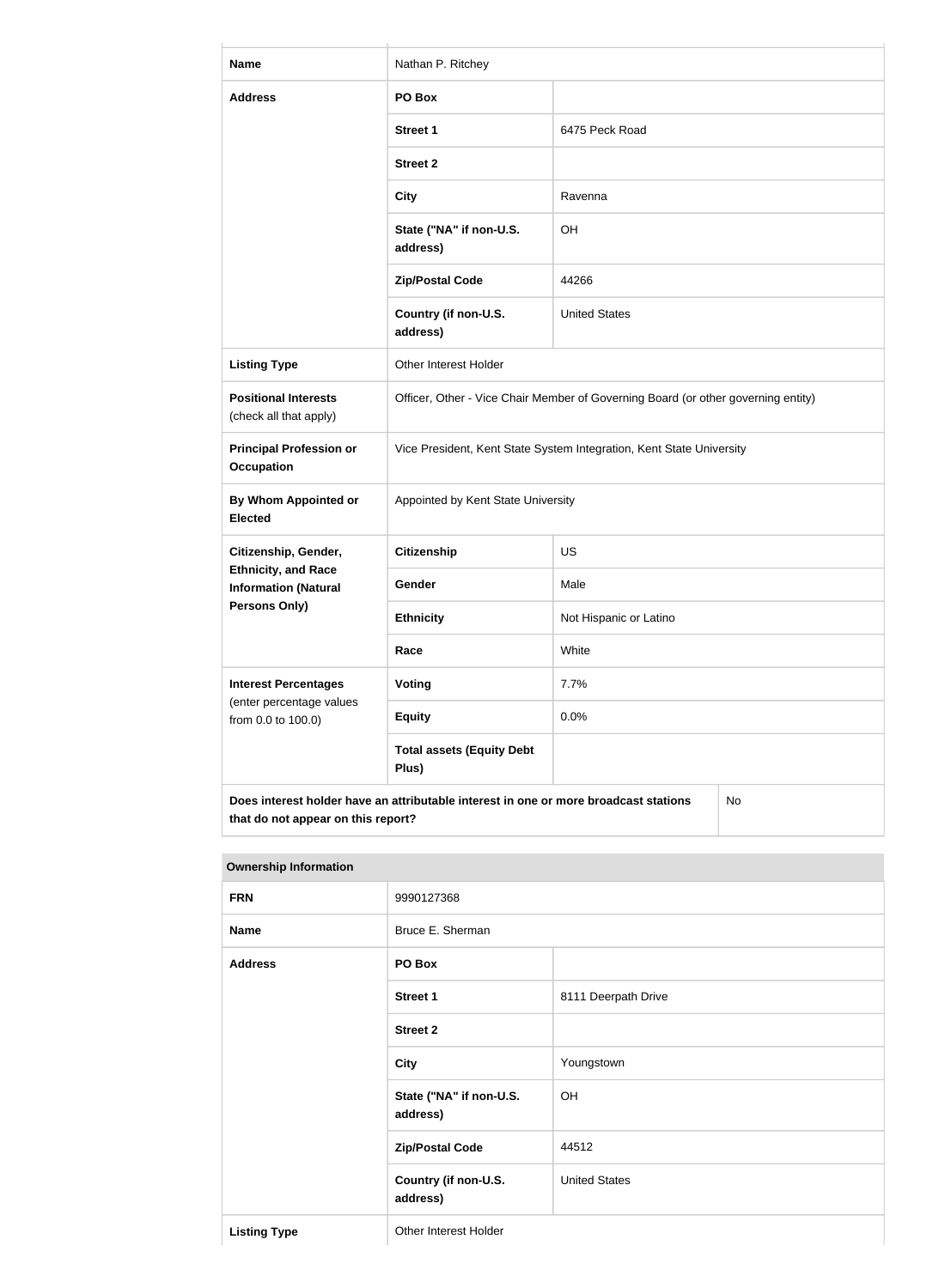| <b>Positional Interests</b><br>(check all that apply)                                             | Member of Governing Board (or other governing entity) |                        |  |
|---------------------------------------------------------------------------------------------------|-------------------------------------------------------|------------------------|--|
| <b>Principal Profession or</b><br>Occupation                                                      | Retired                                               |                        |  |
| By Whom Appointed or<br><b>Elected</b>                                                            | Appointed by Youngstown State Univ.                   |                        |  |
| Citizenship, Gender,                                                                              | <b>Citizenship</b>                                    | <b>US</b>              |  |
| <b>Ethnicity, and Race</b><br><b>Information (Natural</b><br><b>Persons Only)</b>                 | <b>Gender</b>                                         | Male                   |  |
|                                                                                                   | <b>Ethnicity</b>                                      | Not Hispanic or Latino |  |
|                                                                                                   | Race                                                  | White                  |  |
| <b>Interest Percentages</b><br>(enter percentage values<br>from 0.0 to 100.0)                     | Voting                                                | 7.7%                   |  |
|                                                                                                   | <b>Equity</b>                                         | 0.0%                   |  |
|                                                                                                   | <b>Total assets (Equity Debt</b><br>Plus)             |                        |  |
| Does interest holder have an attributable interest in one or more broadcast stations<br><b>No</b> |                                                       |                        |  |

**Does interest holder have an attributable interest in one or more broadcast stations that do not appear on this report?**

| <b>FRN</b>                                                | 9990127382                                            |                        |
|-----------------------------------------------------------|-------------------------------------------------------|------------------------|
| <b>Name</b>                                               | Mark S. Auburn                                        |                        |
| <b>Address</b>                                            | PO Box                                                |                        |
|                                                           | <b>Street 1</b>                                       | 1033 Bunker Drive      |
|                                                           | <b>Street 2</b>                                       |                        |
|                                                           | <b>City</b>                                           | Fairlawn               |
|                                                           | State ("NA" if non-U.S.<br>address)                   | OH                     |
|                                                           | <b>Zip/Postal Code</b>                                | 44333                  |
|                                                           | Country (if non-U.S.<br>address)                      | <b>United States</b>   |
| <b>Listing Type</b>                                       | Other Interest Holder                                 |                        |
| <b>Positional Interests</b><br>(check all that apply)     | Member of Governing Board (or other governing entity) |                        |
| <b>Principal Profession or</b><br><b>Occupation</b>       | Retired                                               |                        |
| By Whom Appointed or<br><b>Elected</b>                    | Appointed by University of Akron                      |                        |
| Citizenship, Gender,                                      | Citizenship                                           | US                     |
| <b>Ethnicity, and Race</b><br><b>Information (Natural</b> | Gender                                                | Male                   |
| <b>Persons Only)</b>                                      | <b>Ethnicity</b>                                      | Not Hispanic or Latino |
|                                                           | Race                                                  | White                  |
| <b>Interest Percentages</b>                               | Voting                                                | 7.7%                   |
| (enter percentage values                                  |                                                       |                        |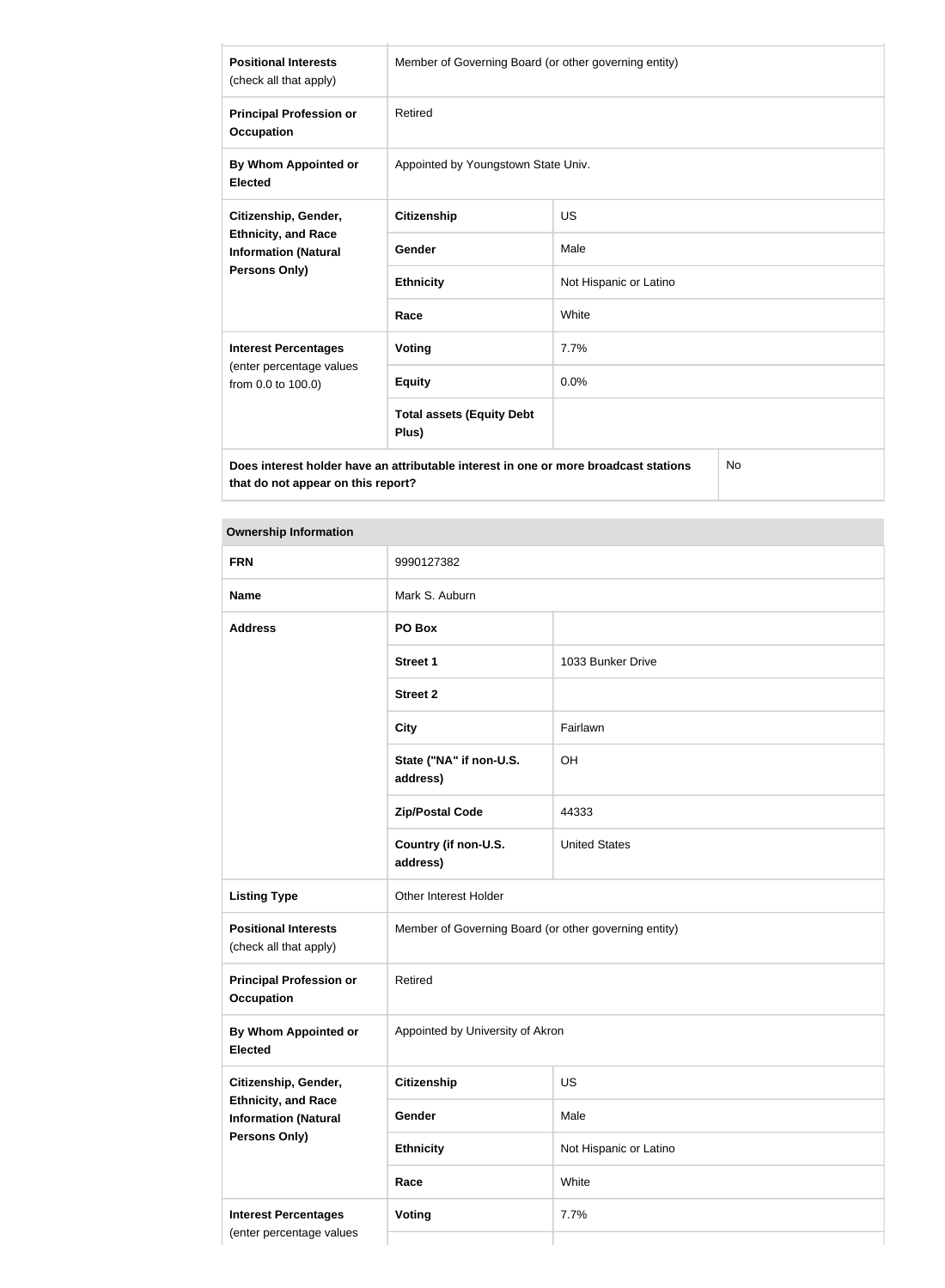| from 0.0 to 100.0)                                                                                                         | <b>Equity</b>                             | $0.0\%$ |    |
|----------------------------------------------------------------------------------------------------------------------------|-------------------------------------------|---------|----|
|                                                                                                                            | <b>Total assets (Equity Debt</b><br>Plus) |         |    |
| Does interest holder have an attributable interest in one or more broadcast stations<br>that do not appear on this report? |                                           |         | No |

| <b>Ownership Information</b>                                                                                                     |                                            |                        |  |
|----------------------------------------------------------------------------------------------------------------------------------|--------------------------------------------|------------------------|--|
| <b>FRN</b>                                                                                                                       | 9990128228                                 |                        |  |
| <b>Name</b>                                                                                                                      | <b>Trina Cutter</b>                        |                        |  |
| <b>Address</b>                                                                                                                   | PO Box                                     |                        |  |
|                                                                                                                                  | <b>Street 1</b>                            | 1750 Campus Center Dr. |  |
|                                                                                                                                  | <b>Street 2</b>                            |                        |  |
|                                                                                                                                  | <b>City</b>                                | Kent                   |  |
|                                                                                                                                  | State ("NA" if non-U.S.<br>address)        | OH                     |  |
|                                                                                                                                  | <b>Zip/Postal Code</b>                     | 44240                  |  |
|                                                                                                                                  | Country (if non-U.S.<br>address)           | <b>United States</b>   |  |
| <b>Listing Type</b>                                                                                                              | Other Interest Holder                      |                        |  |
| <b>Positional Interests</b><br>(check all that apply)                                                                            | Officer, Other - President and CEO of NETO |                        |  |
| <b>Principal Profession or</b><br><b>Occupation</b>                                                                              | President and CEO of NETO                  |                        |  |
| By Whom Appointed or<br><b>Elected</b>                                                                                           | Hired by Board                             |                        |  |
| Citizenship, Gender,                                                                                                             | <b>Citizenship</b>                         | <b>US</b>              |  |
| <b>Ethnicity, and Race</b><br><b>Information (Natural</b>                                                                        | Gender                                     | Female                 |  |
| <b>Persons Only)</b>                                                                                                             | <b>Ethnicity</b>                           | Not Hispanic or Latino |  |
|                                                                                                                                  | Race                                       | White                  |  |
| <b>Interest Percentages</b>                                                                                                      | <b>Voting</b>                              | 0.0%                   |  |
| (enter percentage values<br>from 0.0 to 100.0)                                                                                   | <b>Equity</b>                              | 0.0%                   |  |
|                                                                                                                                  | <b>Total assets (Equity Debt</b><br>Plus)  |                        |  |
| Does interest holder have an attributable interest in one or more broadcast stations<br>No<br>that do not appear on this report? |                                            |                        |  |

| <b>FRN</b>     | 0019389360      |                    |
|----------------|-----------------|--------------------|
| <b>Name</b>    | David E. Dix    |                    |
| <b>Address</b> | PO Box          |                    |
|                | <b>Street 1</b> | 1158 Pin Oak Drive |
|                | <b>Street 2</b> |                    |
|                |                 |                    |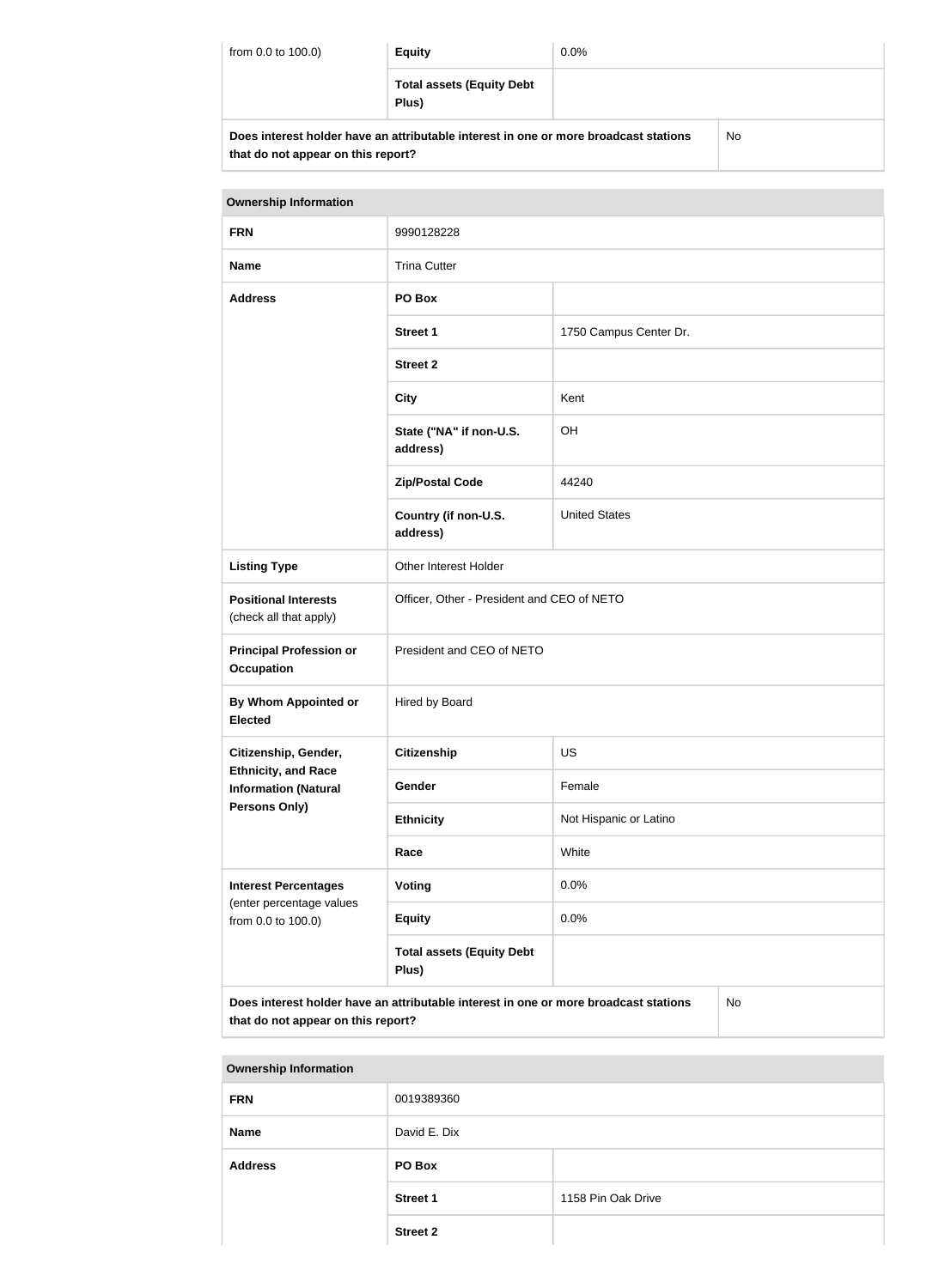|                                                                                                                                   | <b>City</b>                                           | Kent                   |  |
|-----------------------------------------------------------------------------------------------------------------------------------|-------------------------------------------------------|------------------------|--|
|                                                                                                                                   | State ("NA" if non-U.S.<br>address)                   | OH                     |  |
|                                                                                                                                   | <b>Zip/Postal Code</b>                                | 44249                  |  |
|                                                                                                                                   | Country (if non-U.S.<br>address)                      | <b>United States</b>   |  |
| <b>Listing Type</b>                                                                                                               | Other Interest Holder                                 |                        |  |
| <b>Positional Interests</b><br>(check all that apply)                                                                             | Member of Governing Board (or other governing entity) |                        |  |
| <b>Principal Profession or</b><br><b>Occupation</b>                                                                               | Retired, Vice President of Dix1898, Inc.              |                        |  |
| By Whom Appointed or<br><b>Elected</b>                                                                                            | Appointed by Kent State University                    |                        |  |
| Citizenship, Gender,                                                                                                              | <b>Citizenship</b>                                    | <b>US</b>              |  |
| <b>Ethnicity, and Race</b><br><b>Information (Natural</b>                                                                         | Gender                                                | Male                   |  |
| Persons Only)                                                                                                                     | <b>Ethnicity</b>                                      | Not Hispanic or Latino |  |
|                                                                                                                                   | Race                                                  | White                  |  |
| <b>Interest Percentages</b>                                                                                                       | <b>Voting</b>                                         | 7.7%                   |  |
| (enter percentage values<br>from 0.0 to 100.0)                                                                                    | <b>Equity</b>                                         | 0.0%                   |  |
|                                                                                                                                   | <b>Total assets (Equity Debt</b><br>Plus)             |                        |  |
| Does interest holder have an attributable interest in one or more broadcast stations<br>Yes<br>that do not appear on this report? |                                                       |                        |  |

| <b>Ownership Information</b> |  |  |  |
|------------------------------|--|--|--|
|------------------------------|--|--|--|

| <b>FRN</b>                                            | 9990138512                                            |                                            |
|-------------------------------------------------------|-------------------------------------------------------|--------------------------------------------|
| <b>Name</b>                                           | Gary L. Miller                                        |                                            |
| <b>Address</b>                                        | PO Box                                                |                                            |
|                                                       | <b>Street 1</b>                                       | The University of Akron                    |
|                                                       | <b>Street 2</b>                                       | 302 Buchtel Commons, Buchtel Hall Room 114 |
|                                                       | <b>City</b>                                           | Akron                                      |
|                                                       | State ("NA" if non-U.S.<br>address)                   | OH                                         |
|                                                       | <b>Zip/Postal Code</b>                                | 44325                                      |
|                                                       | Country (if non-U.S.<br>address)                      | <b>United States</b>                       |
| <b>Listing Type</b>                                   | Other Interest Holder                                 |                                            |
| <b>Positional Interests</b><br>(check all that apply) | Member of Governing Board (or other governing entity) |                                            |
| <b>Principal Profession or</b><br><b>Occupation</b>   | President, University of Akron                        |                                            |
| By Whom Appointed or                                  | Appointed by University of Akron                      |                                            |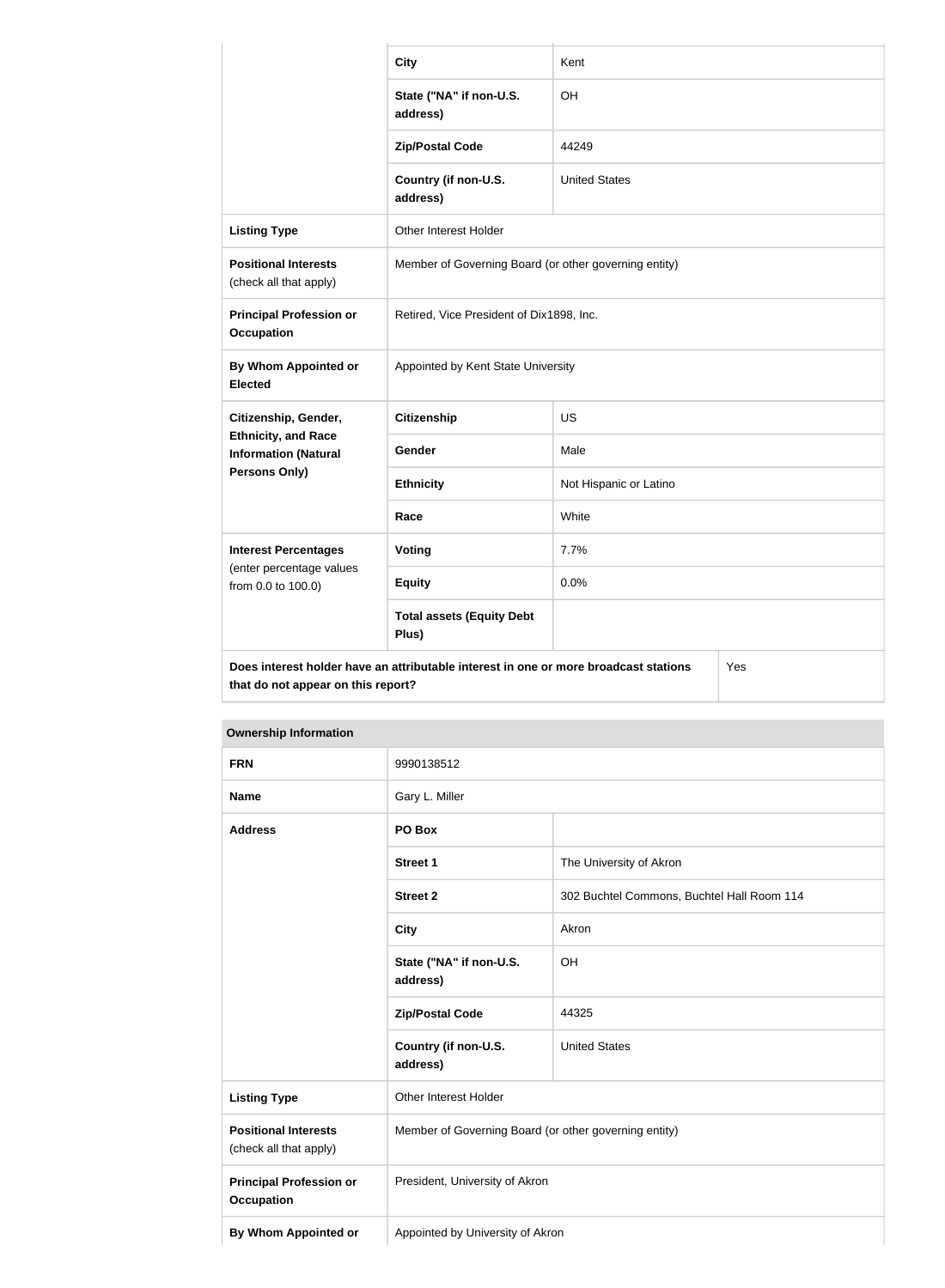| <b>Elected</b>                                                                                            |                                           |                        |     |
|-----------------------------------------------------------------------------------------------------------|-------------------------------------------|------------------------|-----|
| Citizenship, Gender,<br><b>Ethnicity, and Race</b><br><b>Information (Natural</b><br><b>Persons Only)</b> | <b>Citizenship</b>                        | <b>US</b>              |     |
|                                                                                                           | <b>Gender</b>                             | Male                   |     |
|                                                                                                           | <b>Ethnicity</b>                          | Not Hispanic or Latino |     |
|                                                                                                           | Race                                      | White                  |     |
| <b>Interest Percentages</b><br>(enter percentage values<br>from 0.0 to 100.0)                             | Voting                                    | 7.7%                   |     |
|                                                                                                           | <b>Equity</b>                             | $0.0\%$                |     |
|                                                                                                           | <b>Total assets (Equity Debt</b><br>Plus) |                        |     |
| Does interest holder have an attributable interest in one or more broadcast stations                      |                                           |                        | Yes |

**that do not appear on this report?**

| <b>Ownership Information</b>                                                                                                            |                                                         |                        |  |
|-----------------------------------------------------------------------------------------------------------------------------------------|---------------------------------------------------------|------------------------|--|
| <b>FRN</b>                                                                                                                              | 9990138513                                              |                        |  |
| <b>Name</b>                                                                                                                             | Joyce Mistovich                                         |                        |  |
| <b>Address</b>                                                                                                                          | PO Box                                                  |                        |  |
|                                                                                                                                         | <b>Street 1</b>                                         | 474 Presidential Court |  |
|                                                                                                                                         | <b>Street 2</b>                                         |                        |  |
|                                                                                                                                         | <b>City</b>                                             | Boardman               |  |
|                                                                                                                                         | State ("NA" if non-U.S.<br>address)                     | <b>OH</b>              |  |
|                                                                                                                                         | <b>Zip/Postal Code</b>                                  | 44512                  |  |
|                                                                                                                                         | Country (if non-U.S.<br>address)                        | <b>United States</b>   |  |
| <b>Listing Type</b>                                                                                                                     | Other Interest Holder                                   |                        |  |
| <b>Positional Interests</b><br>(check all that apply)                                                                                   | Member of Governing Board (or other governing entity)   |                        |  |
| <b>Principal Profession or</b><br><b>Occupation</b>                                                                                     | Director of Education, Butler Institute of American Art |                        |  |
| <b>By Whom Appointed or</b><br><b>Elected</b>                                                                                           | Appointed by Youngstown State Univ.                     |                        |  |
| Citizenship, Gender,                                                                                                                    | Citizenship                                             | <b>US</b>              |  |
| <b>Ethnicity, and Race</b><br><b>Information (Natural</b>                                                                               | Gender                                                  | Female                 |  |
| Persons Only)                                                                                                                           | <b>Ethnicity</b>                                        | Not Hispanic or Latino |  |
|                                                                                                                                         | Race                                                    | White                  |  |
| <b>Interest Percentages</b><br>(enter percentage values<br>from 0.0 to 100.0)                                                           | Voting                                                  | 7.7%                   |  |
|                                                                                                                                         | <b>Equity</b>                                           | 0.0%                   |  |
|                                                                                                                                         | <b>Total assets (Equity Debt</b><br>Plus)               |                        |  |
| Does interest holder have an attributable interest in one or more broadcast stations<br><b>No</b><br>that do not appear on this report? |                                                         |                        |  |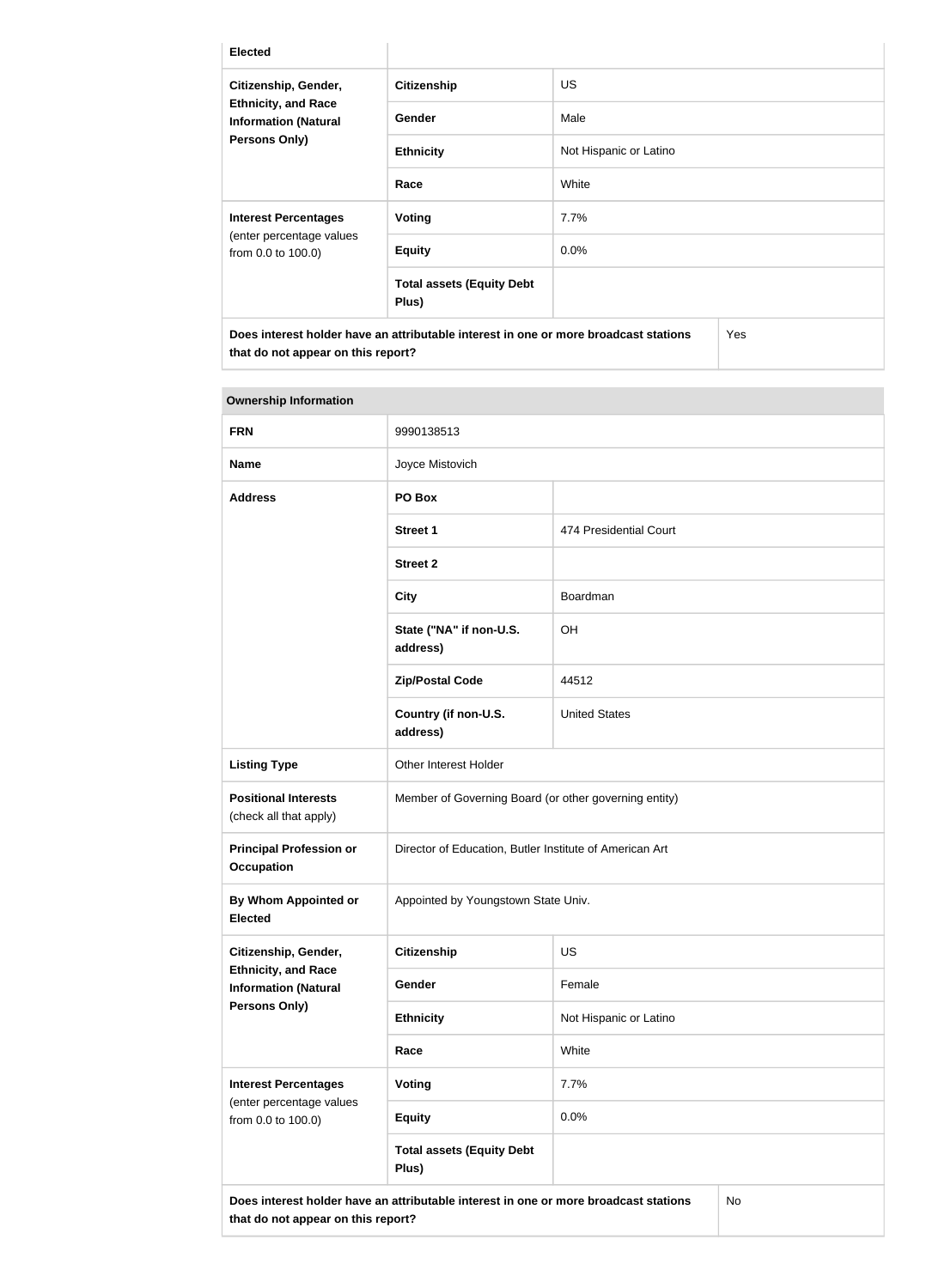| <b>Ownership Information</b>                                                                                                            |                                                       |                             |  |
|-----------------------------------------------------------------------------------------------------------------------------------------|-------------------------------------------------------|-----------------------------|--|
| <b>FRN</b>                                                                                                                              | 9990138514                                            |                             |  |
| <b>Name</b>                                                                                                                             | Shannon Tirone                                        |                             |  |
| <b>Address</b>                                                                                                                          | PO Box                                                |                             |  |
|                                                                                                                                         | <b>Street 1</b>                                       | Youngstown State University |  |
|                                                                                                                                         | <b>Street 2</b>                                       | One University Plaza        |  |
|                                                                                                                                         | <b>City</b>                                           | Youngstown                  |  |
|                                                                                                                                         | State ("NA" if non-U.S.<br>address)                   | OH                          |  |
|                                                                                                                                         | <b>Zip/Postal Code</b>                                | 44555                       |  |
|                                                                                                                                         | Country (if non-U.S.<br>address)                      | <b>United States</b>        |  |
| <b>Listing Type</b>                                                                                                                     | Other Interest Holder                                 |                             |  |
| <b>Positional Interests</b><br>(check all that apply)                                                                                   | Member of Governing Board (or other governing entity) |                             |  |
| <b>Principal Profession or</b><br><b>Occupation</b>                                                                                     | Associate Vice President of University Relations      |                             |  |
| By Whom Appointed or<br><b>Elected</b>                                                                                                  | Appointed by Youngstown State Univ.                   |                             |  |
| Citizenship, Gender,                                                                                                                    | <b>Citizenship</b>                                    | <b>US</b>                   |  |
| <b>Ethnicity, and Race</b><br><b>Information (Natural</b>                                                                               | Gender                                                | Female                      |  |
| <b>Persons Only)</b>                                                                                                                    | <b>Ethnicity</b>                                      | Not Hispanic or Latino      |  |
|                                                                                                                                         | Race                                                  | White                       |  |
| <b>Interest Percentages</b><br>(enter percentage values<br>from 0.0 to 100.0)                                                           | Voting                                                | 7.7%                        |  |
|                                                                                                                                         | <b>Equity</b>                                         | 0.0%                        |  |
|                                                                                                                                         | <b>Total assets (Equity Debt</b><br>Plus)             |                             |  |
| Does interest holder have an attributable interest in one or more broadcast stations<br><b>No</b><br>that do not appear on this report? |                                                       |                             |  |

| <b>Ownership Information</b> |                                     |                 |  |
|------------------------------|-------------------------------------|-----------------|--|
| <b>FRN</b>                   | 9990138515                          |                 |  |
| <b>Name</b>                  | Stephanie Werren                    |                 |  |
| <b>Address</b>               | PO Box                              |                 |  |
|                              | <b>Street 1</b>                     | 1593 Alexandria |  |
|                              | <b>Street 2</b>                     |                 |  |
|                              | <b>City</b>                         | North Canton    |  |
|                              | State ("NA" if non-U.S.<br>address) | OH              |  |
|                              | <b>Zip/Postal Code</b>              | 44709           |  |
|                              |                                     |                 |  |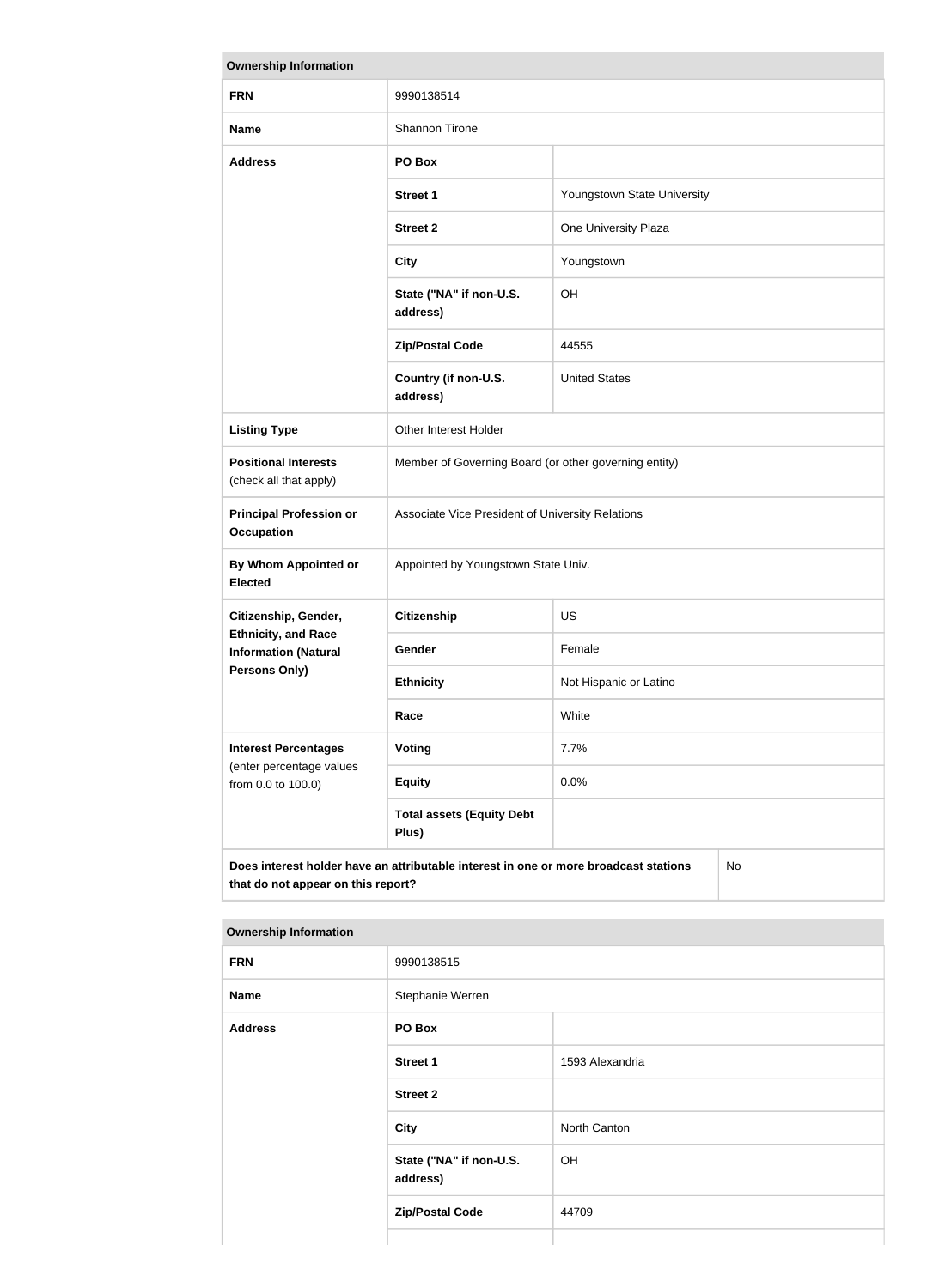|                                                                                                   | Country (if non-U.S.<br>address)                                                 | <b>United States</b>   |  |
|---------------------------------------------------------------------------------------------------|----------------------------------------------------------------------------------|------------------------|--|
| <b>Listing Type</b>                                                                               | Other Interest Holder                                                            |                        |  |
| <b>Positional Interests</b><br>(check all that apply)                                             | Officer, Other - Secretary Member of Governing Board (or other governing entity) |                        |  |
| <b>Principal Profession or</b><br><b>Occupation</b>                                               | Director of Leadership                                                           |                        |  |
| By Whom Appointed or<br><b>Elected</b>                                                            | Appointed by Kent State University                                               |                        |  |
| Citizenship, Gender,                                                                              | <b>Citizenship</b>                                                               | <b>US</b>              |  |
| <b>Ethnicity, and Race</b><br><b>Information (Natural</b><br>Persons Only)                        | Gender                                                                           | Female                 |  |
|                                                                                                   | <b>Ethnicity</b>                                                                 | Not Hispanic or Latino |  |
|                                                                                                   | Race                                                                             | White                  |  |
| <b>Interest Percentages</b>                                                                       | Voting                                                                           | 7.7%                   |  |
| (enter percentage values<br>from 0.0 to 100.0)                                                    | <b>Equity</b>                                                                    | 0.0%                   |  |
|                                                                                                   | <b>Total assets (Equity Debt</b><br>Plus)                                        |                        |  |
| Does interest holder have an attributable interest in one or more broadcast stations<br><b>No</b> |                                                                                  |                        |  |

**that do not appear on this report?**

| <b>Ownership Information</b>                              |                                                       |                        |  |
|-----------------------------------------------------------|-------------------------------------------------------|------------------------|--|
| <b>FRN</b>                                                | 9990119628                                            |                        |  |
| <b>Name</b>                                               | James P. Tressel                                      |                        |  |
| <b>Address</b>                                            | PO Box                                                |                        |  |
|                                                           | <b>Street 1</b>                                       | One University Plaza   |  |
|                                                           | <b>Street 2</b>                                       |                        |  |
|                                                           | <b>City</b>                                           | Youngstown             |  |
|                                                           | State ("NA" if non-U.S.<br>address)                   | OH                     |  |
|                                                           | <b>Zip/Postal Code</b>                                | 44555                  |  |
|                                                           | Country (if non-U.S.<br>address)                      | <b>United States</b>   |  |
| <b>Listing Type</b>                                       | Other Interest Holder                                 |                        |  |
| <b>Positional Interests</b><br>(check all that apply)     | Member of Governing Board (or other governing entity) |                        |  |
| <b>Principal Profession or</b><br><b>Occupation</b>       | <b>University President</b>                           |                        |  |
| By Whom Appointed or<br><b>Elected</b>                    | Appointed by Youngstown State Univ.                   |                        |  |
| Citizenship, Gender,                                      | <b>Citizenship</b>                                    | US                     |  |
| <b>Ethnicity, and Race</b><br><b>Information (Natural</b> | Gender                                                | Male                   |  |
| <b>Persons Only)</b>                                      | <b>Ethnicity</b>                                      | Not Hispanic or Latino |  |
|                                                           |                                                       |                        |  |

Ť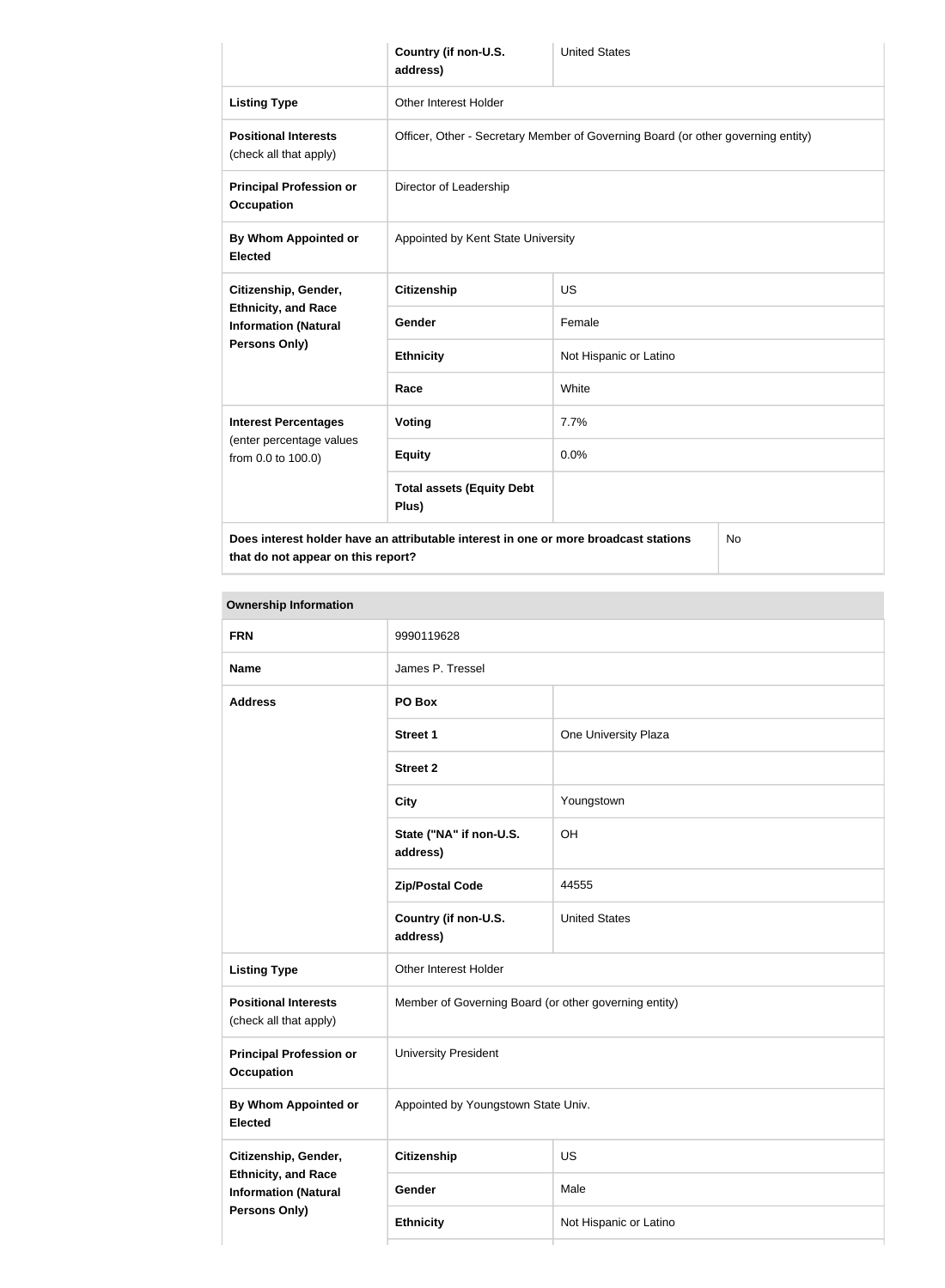|                                                                                             | Race                                      | White   |  |
|---------------------------------------------------------------------------------------------|-------------------------------------------|---------|--|
| <b>Interest Percentages</b><br>(enter percentage values<br>from 0.0 to 100.0)               | Voting                                    | $7.7\%$ |  |
|                                                                                             | <b>Equity</b>                             | $0.0\%$ |  |
|                                                                                             | <b>Total assets (Equity Debt</b><br>Plus) |         |  |
| Does interest holder have an attributable interest in one or more broadcast stations<br>Yes |                                           |         |  |

**that do not appear on this report?**

| <b>Ownership Information</b>                              |                                                       |                        |  |
|-----------------------------------------------------------|-------------------------------------------------------|------------------------|--|
| <b>FRN</b>                                                | 9990138858                                            |                        |  |
| <b>Name</b>                                               | <b>Todd Diacon</b>                                    |                        |  |
| <b>Address</b>                                            | PO Box                                                |                        |  |
|                                                           | <b>Street 1</b>                                       | 1501 Elizabeth Court   |  |
|                                                           | <b>Street 2</b>                                       |                        |  |
|                                                           | <b>City</b>                                           | Kent                   |  |
|                                                           | State ("NA" if non-U.S.<br>address)                   | <b>OH</b>              |  |
|                                                           | <b>Zip/Postal Code</b>                                | 44240                  |  |
|                                                           | Country (if non-U.S.<br>address)                      | <b>United States</b>   |  |
| <b>Listing Type</b>                                       | Other Interest Holder                                 |                        |  |
| <b>Positional Interests</b><br>(check all that apply)     | Member of Governing Board (or other governing entity) |                        |  |
| <b>Principal Profession or</b><br><b>Occupation</b>       | President of Kent State University                    |                        |  |
| <b>By Whom Appointed or</b><br><b>Elected</b>             | Appointed by Kent State University                    |                        |  |
| Citizenship, Gender,                                      | <b>Citizenship</b>                                    | <b>US</b>              |  |
| <b>Ethnicity, and Race</b><br><b>Information (Natural</b> | Gender                                                | Male                   |  |
| Persons Only)                                             | <b>Ethnicity</b>                                      | Not Hispanic or Latino |  |
|                                                           | Race                                                  | White                  |  |
| <b>Interest Percentages</b>                               | Voting                                                | 7.7%                   |  |
| (enter percentage values<br>from 0.0 to 100.0)            | <b>Equity</b>                                         | 0.0%                   |  |
|                                                           | <b>Total assets (Equity Debt</b><br>Plus)             |                        |  |

| (b) Respondent certifies that any interests, including equity, financial, or voting | Yes |
|-------------------------------------------------------------------------------------|-----|
| interests, not reported in this filing are non-attributable.                        |     |
| If "No," submit as an exhibit an explanation.                                       |     |

 $\top$